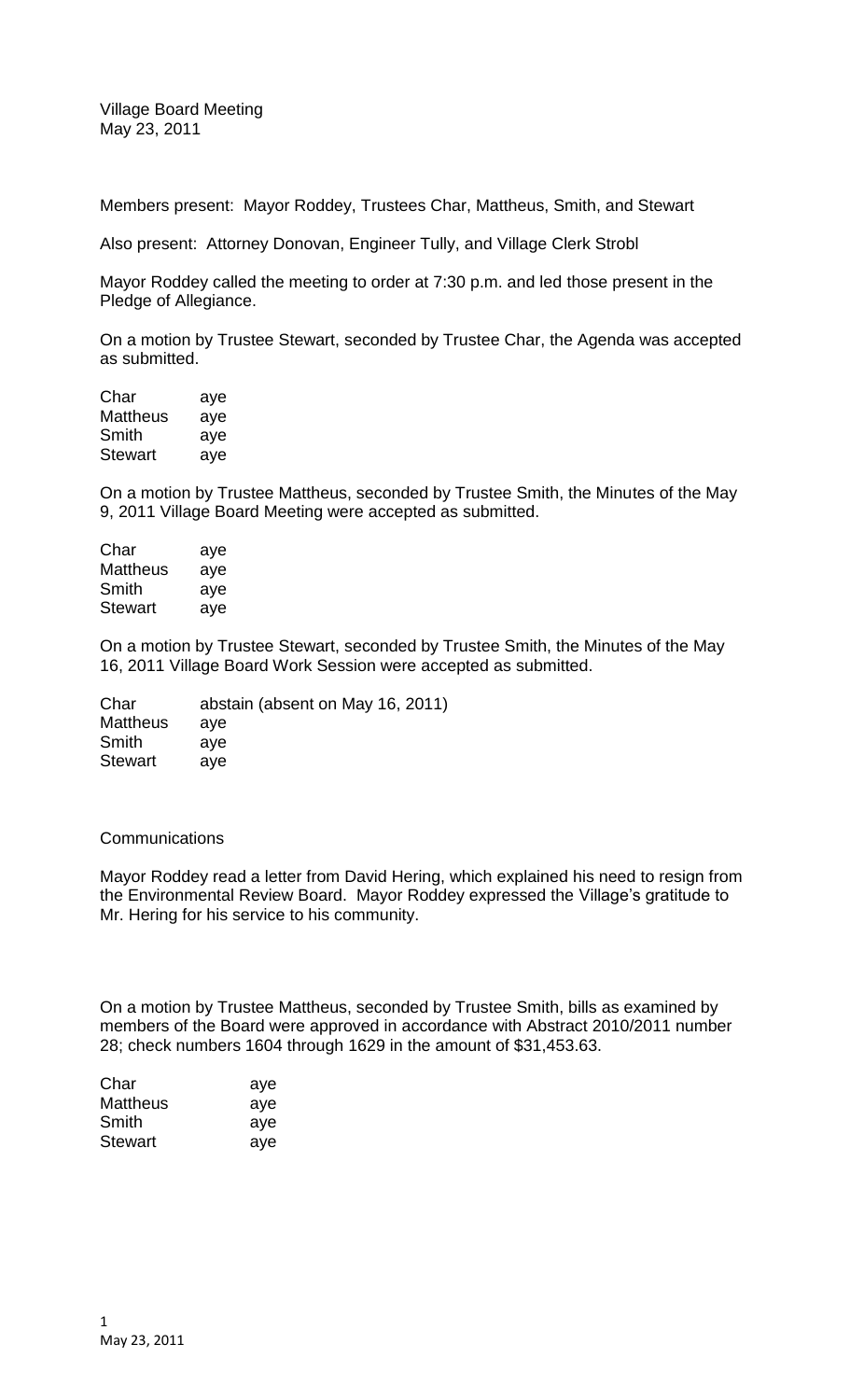### Items of Business

Trustee Mattheus, offered the following Resolution, and moved its adoption:

Resolved: Christine Attanasio and Ceira Dawson are chosen to be the recipients of the Village of Goshen Scholarship for 2011, total amount \$3000.00 to be divided equally.

The foregoing Resolution was seconded by Trustee Stewart, and a vote resulted as follows:

| Char           | aye |
|----------------|-----|
| Mattheus       | aye |
| Smith          | aye |
| <b>Stewart</b> | aye |

On a motion by Trustee Char, seconded by Trustee Stewart, the Board hereby accepts the proposal from Munistat Services, Inc., dated May 9, 2011, for preparation and printing of the Statement of Annual Financial and Operating Information and the filing of such document, together with the Annual Bond Market Compliance Service. The Mayor is hereby authorized to sign the proposal, which will be \$1,500 for the 2012 fiscal year.

| Char            | aye |
|-----------------|-----|
| <b>Mattheus</b> | aye |
| Smith           | aye |
| <b>Stewart</b>  | aye |

On a motion by Trustee Mattheus, seconded by Trustee Char, the Board hereby accepts the proposal from Munistat Services, Inc., dated May 9, 2011, for Financial Advisory Services. The Mayor is hereby authorized to sign the proposal, which includes fees for formal public sales of serial bonds, not to exceed \$7,500; fees for formal public sales of short-term obligations, not to exceed \$3,500, and services for informal, private sales or other short-term obligations, not to exceed \$1,500.

| Char           | aye |
|----------------|-----|
| Mattheus       | aye |
| Smith          | aye |
| <b>Stewart</b> | aye |

Mayor Roddey gave an explanation of the need to increase the sewer special assessment, and Board Members commented on the fact that the Accountant had done extensive work to find the most equitable way. It was noted that the assessment amount would be continually reevaluated.

Trustee Stewart moved the following, which was seconded by Trustee Smith:

**WHEREAS**, the Village of Goshen has heretofore held a public hearing for the purpose of considering an increase to the current sewer special assessment to \$170.00 per unit per quarter for the purpose of paying the debt incurred regarding the construction of the new Waste Water Treatment Facility inclusive of the remediation of the material stockpiled on site during construction of the new facility; and

**WHEREAS**, the increase of the sewer special assessment is an unlisted action pursuant to the implementing regulations of the *Environmental Conservation Law* set forth at 6 NYCRR Part 617 et seq.; and

**WHEREAS**, there are no other involved agencies, coordinated review is not required and the Village Board shall act as lead agency in connection with the adoption of this special assessment; and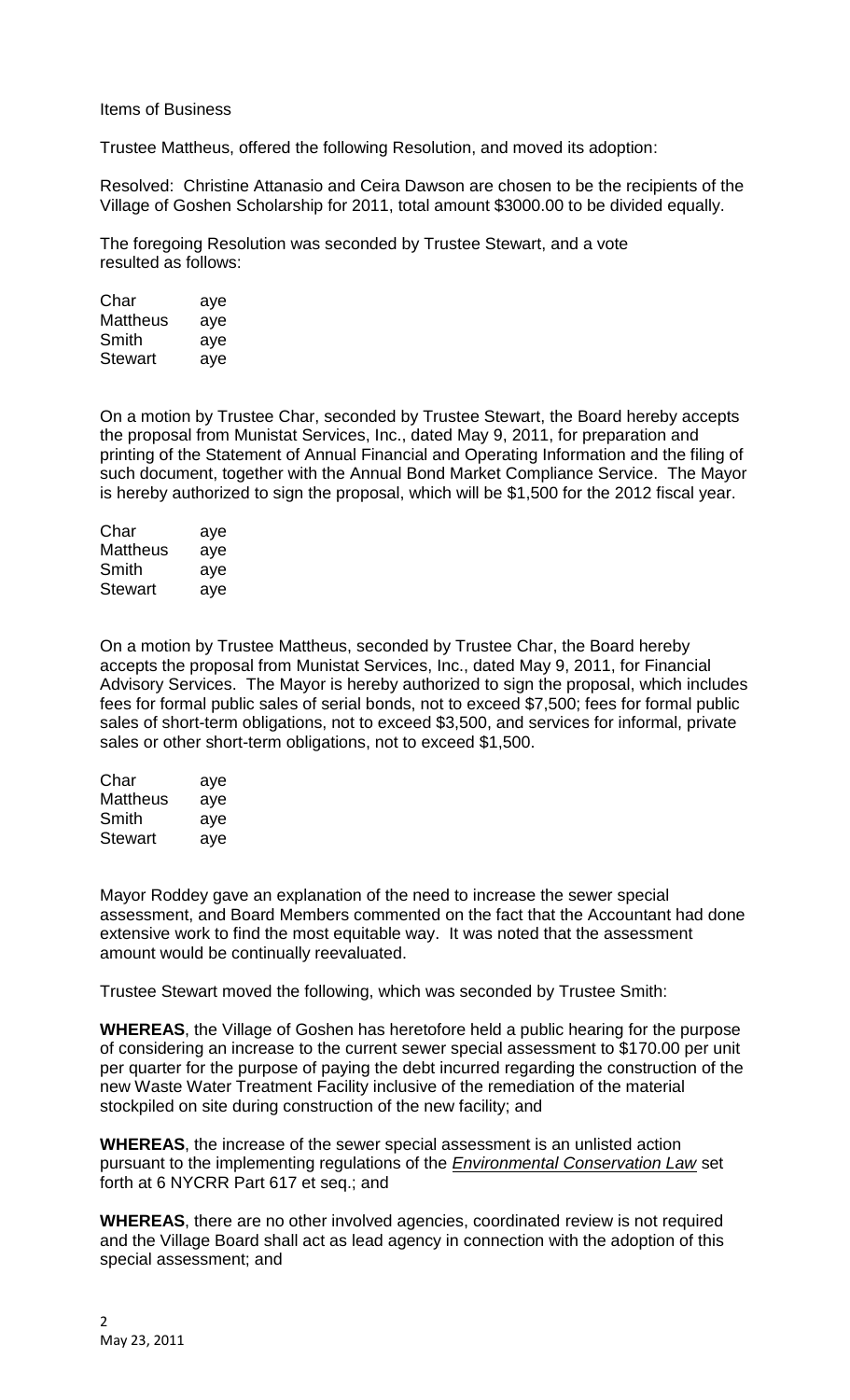**WHEREAS**, the Village Board determines that the adoption of this special sewer assessment increase will have no significant adverse environmental impact;

# **NOW**, **THEREFORE**, it is hereby

**RESOLVED**, that the Village Board of the Village of Goshen issues a Negative Declaration in connection with the adoption of this sewer special assessment increase.

*Upon a roll call vote with 4 Trustees voting in favor and 0 Trustees voting against the foregoing Resolution was duly adopted.*

Trustee Char moved the following, which was seconded by Trustee Stewart:

**WHEREAS**, the Village Board for the Village of Goshen has heretofore duly convened a public hearing on April 25, 2011, notice of which was published in the Goshen Independent and The Chronicle, the official newspapers of the Village, on April 13, 2011 and April 14, 2011, respectively, and notice of which was additionally mailed to all affected property owners for the purpose of considering an increase in the existing sewer special assessment; and

**WHEREAS**, the increase in the sewer special assessment is required for the purpose of paying debt incurred to construct the new Village Waste Water Treatment Plant, inclusive of the remediation of the material stockpiled on site during construction of the new facility; and

**WHEREAS**, the Village Board hereby determines that an increase in the sewer special assessment to \$170.00 per unit, per quarter is sufficient and adequate to pay the debt service incurred;

**NOW**, **THEREFORE**, it is hereby

**RESOLVED**, that the sewer special assessment be increased to \$170.00 per unit, per quarter, effective with the next appropriate billing cycle, said special assessment to continue until the obligations identified hereinabove are paid in full.

*Upon a roll call vote with 4 Trustees voting in favor and 0 Trustees voting against the foregoing Resolution was duly adopted.*

Trustee Char moved the following, which was seconded by Trustee Smith:

**WHEREAS**, the Village of Goshen is in receipt of a proposal from TBE-Montgomery, LLC, hereinafter referred to as "TBE" pursuant to which TBE offers to accept, for a fee, the municipal solid waste generated by the Village and TBE and to thereafter sort and separate said waste and gasify biomass to generate renewable electrical energy; and

**WHEREAS**, the Village of Goshen believes that this new technology presents an environmentally sensitive method of disposing waste; and

**WHEREAS**, the Village Board further believes that renewable electric energy will be a benefit to the general health, safety and welfare of the citizens of the Village of Goshen and to the citizenry at large;

**WHEREAS**, TBE has submitted a contract wherein and whereby it agrees to accept the waste generated by the Village of Goshen for the fee specified in said contract and